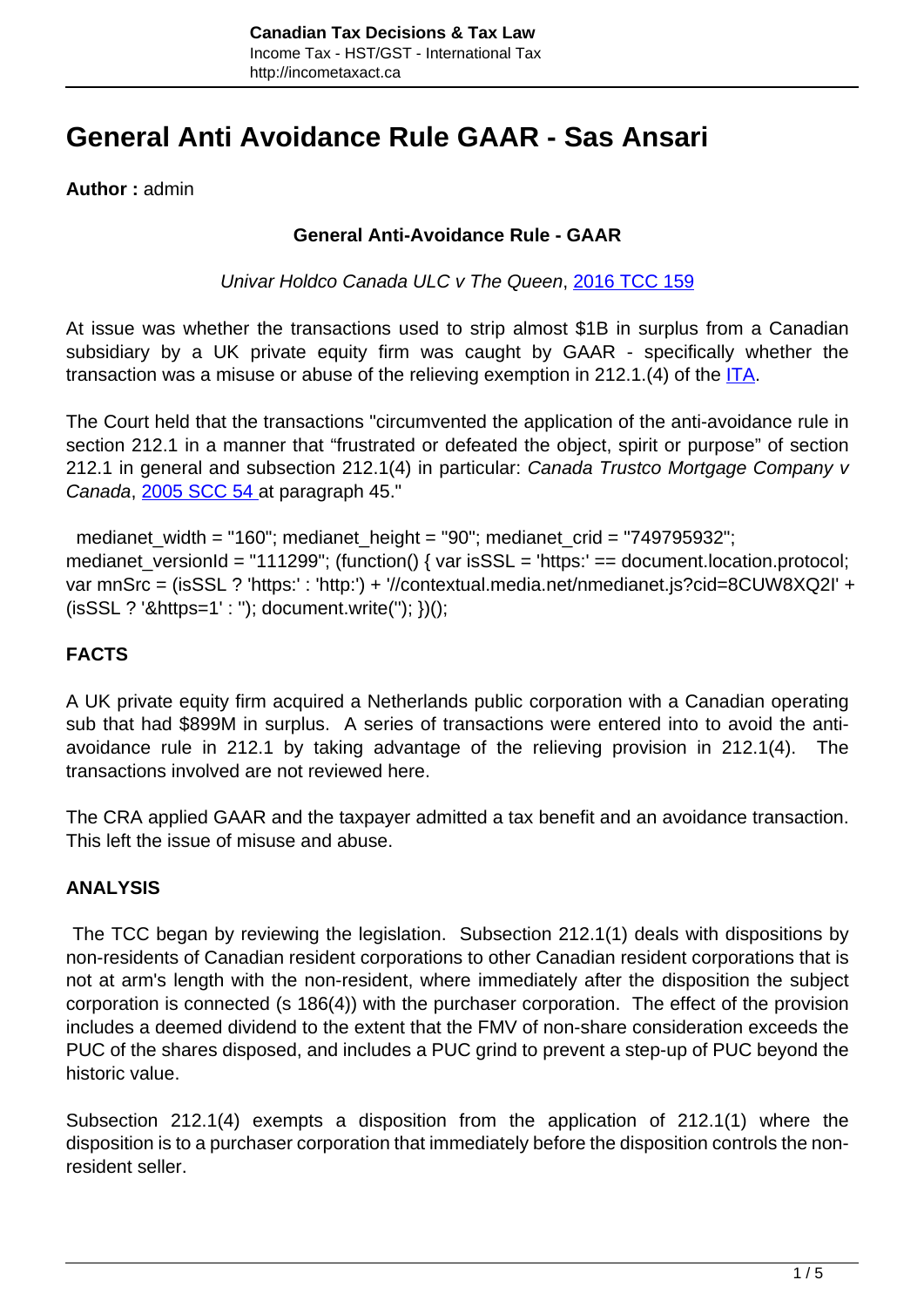The corporations were in a sandwich structure that, after a few 'contortions' resulted in the surplus to be stripped out of the Canadian corporation. There were no shares of the Canadian sub sold and no money came into Canada to increase the PUC of the shares (para 41).

In order for GAAR to apply, one of the requirements is that there was "abusive tax avoidance in the sense that it cannot be reasonably concluded that a tax benefit would be consistent with the object, spirit or purpose of the provisions relied upon by the taxpayer." (para 45 - Canada Trustco Mortgage Company v Canada, [2005 SCC 54\)](http://scc-csc.lexum.com/scc-csc/scc-csc/en/item/2288/index.do). The burden is on the Crown to prove this. Abuse may be found where "the relationships and transactions as expressed in the relevant documentation lack a proper basis relative to the object, spirit or purpose of the provisions that are purported to confer the tax benefit, or where they are wholly dissimilar to the relationships or transactions that are contemplated by the provisions".

The "abuse or misuse" requirement can be met in three ways - Lipson v Canada, [2009 SCC 1:](http://scc-csc.lexum.com/scc-csc/scc-csc/en/item/2670/index.do)

- the outcome is one the provision relied on seeks to prevent
- the outcome defeats the underlying rationale of the provisions relied on, or
- the outcome circumvents certain provisions in a manner that frustrates the object, spirit and purpose of those provisions.

Courts engage in two steps (para 62):

- 1. the need to identify the object, sporit or purpose of the provisions of the ITA relied on to obtain the tax benefit as part of the overall scheme of the ITA, relevant provisions, and with premissible extrinsic aids; and
- 2. consider whether the facts of the case at bar are such that the object, spirit or purpose of the provision is defeated or frustrated.

**The Appellant argued** that the reorganization was part of an arm's length purchase, and therefore was not what section 212.1 aimed at - accessing undistributed cash of a corporation though non-arm's length transactions where control of the corporation being stripped is not changed. The Appellant argued that had the purchaser used a fully capitalized Canadian acquisition corporation to make the purchase of the Canadian sub, the amount could have been paid back as tax-free intercorporate dividends. However, the circumstances of this case required the purchaser to use a different route to get to the same result. The use of 212.1(4) was contemplated at the acquisition stage to avoid the application of 212.1(1).

**The Respondent argued** that 212.1 is an anti-avoidance provision that aims to prevent dividend stripping that is integral to the PUC scheme of the ITA - Copthorne Holdings Ltd v Canada, [2011 SCC 63.](http://scc-csc.lexum.com/scc-csc/scc-csc/en/item/7981/index.do) The purpose of the provision is to prevent tax-free distributions of a corporation's retained earnings to a non-resident corporation through transactions designed to distribute funds in excess of the initial investment (para 59).

Section 212.1, the international counter part of 84.1, is meant to prevent dividend stripping - Collins & Aikman Products Co v R, [2009 TCC 299](http://canlii.ca/t/23z50) at paras.55 and 105, aff'd 2010 FCA 251. A dividend strip is: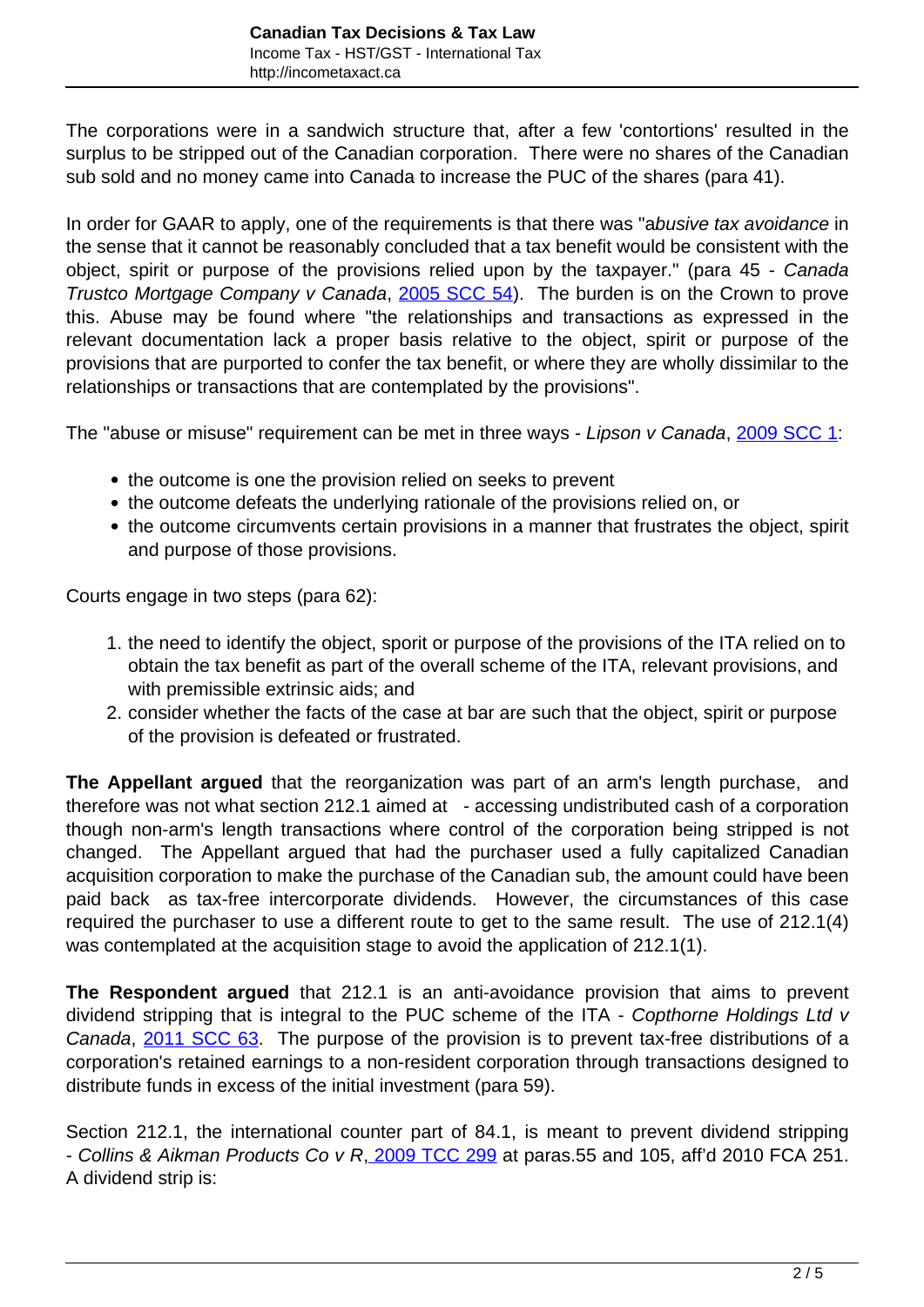any transaction by a taxpayer that involves the shares of a Canadian corporation and that, directly or indirectly, effects a distribution to the taxpayer of all or part of that corporation's surplus at a tax cost that is less than the tax otherwise payable on a dividend of that surplus to the taxpayer

- Blake Murray, "The 1977 Amendments to the Corporate Distribution Rules["\(1978\) 16:1](http://digitalcommons.osgoode.yorku.ca/cgi/viewcontent.cgi?article=2108&context=ohlj) [Osgoode Hall LJ 155](http://digitalcommons.osgoode.yorku.ca/cgi/viewcontent.cgi?article=2108&context=ohlj) at 181.

The Court noted that the ITA doesn't contain a general policy against dividend stripping and that surplus stripping is by itself not abusive tax avoidance - Gwartz v R,  $2013$  TCC 86; Copthorne v The Queen, [2007 TCC 481](http://canlii.ca/t/20rvr). But here, there is a specific provisions that aims to stop dividend or surplus stripping.

PUC, or Paid Up Capital, is defined in subsection 89(1) and is computed without reference to the TIA provisions other that those meant to modify it - in short, PUC is the modified stated capital of the corporation that records the capital input of shareholders per share across the classes of shares (paras 68-69). One of the adjusting provisions is 212.1 which prevents a nonresident person from avoiding Part XIII tax on dividends through non arm's length sale of shares in certain circumstances.

There are two parts to 212.1. The first is a deemed dividend of any non-share consideration in excess of the PUC taxable under 212(2). The second is a PUC grind to prevent the increase of PUC without additional capital infusions, again preventing capital removal in excess of historic PUC. The exception in 212.1(4) applies where the non-resident is controlled by the purchaser immediately before the sale. This would keep the surplus in Canada as the purchaser is a Canadian resident corp.

The transaction complied with the text of the provisions. It is a defeat or frustration of the object, spirit, and purpose that is at question.

The context of 212.1 includes the provisions that affect how the ITA treats distributions from corporations resident in Canada generally. The ITA attempts to integrate corporate and personal income tax so that the amount of tax isn't unduly affected by the structure used to earn the income that flows to an individual resident in Canada. Payment to non-resident of after-tax retained earnings of a corporation are subject to withholding tax under Part XIII. Section 212.1 is part of the withholding tax scheme imposed by 212(2). The PUC scheme is also part of 212.1

The PUC scheme is also part of 212.1 and is meant to limit tax-free distributions to PUC - their skin in the game in Canada - so that any distribution in excess of their investment is taxable. The excess distribution to a non-resident is subject to withholding tax (25% reduced by tax treaties) and must be withheld and remitted by the payor corporation pursuant to subsection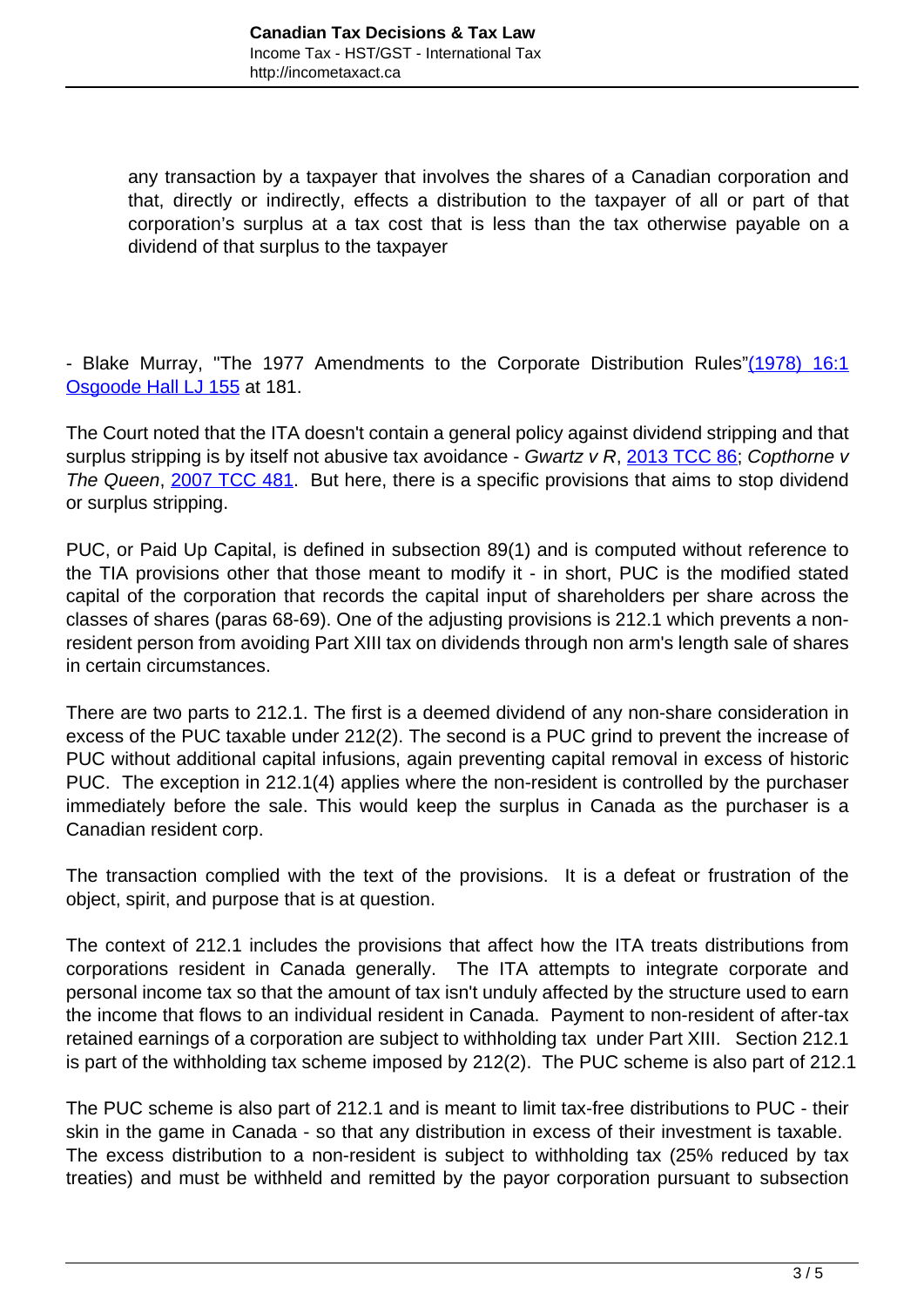<span id="page-3-0"></span>215(1).

The exception in 212.1(4) is in the context of this whole scheme, and cannot be used to defeat the very application of 212.1. The Court held that (para 83):

It is my view that subsection 212.1(4) is aimed at a narrow circumstance where the purchaser corporation, which is resident in Canada, actually controls the non-resident corporation without manipulating the corporate structure to achieve that control.

By reference to the budget documents and technical notes, the Court held that the purpose of 212.1 was to prevent the conversion of what would otherwise be taxable distribution of surplus into capital gains that may not be taxable in Canada - thus to "prevent non-resident shareholders from reorganizing their Canadian resident corporations so that they can convert dividend distributions that would ordinarily be subject to non-resident withholding tax under Part XIII into tax-free capital gains" (para 92).

The court went on to outline the purpose of the exception in 212.1(4) (para 97):

That purpose is to allow for a bona fide sale of shares from a non-resident corporation to a Canadian resident corporation where it is the Canadian resident corporation that controls the non-resident corporation. The exception should not apply in the situation where a non-resident owns shares of the Canadian resident purchaser corporation. The exception does not apply where a non-resident uses non-arm's length reorganizations of their Canadian resident corporations to convert dividend distributions that would otherwise be subject to non-resident withholding tax under Part XIII into tax-free capital gains.

In response to the argument that the taxpayer could have achieved the outcome had it fully capitalized a Canadian corp to make the purchase of the Canadian subsidiary, the Court stated that this was not done and in tax law, form matters - Friedberg v The Queen, [1992] 1 CTC 1.

## **Sas Ansari, BSc BEd PC JD LLM PhD (exp) CPA In-Depth Tax 1, 2 &3**

If you like this website, please share it with others.

[Back To Top](#page-3-0) OR [Home](http://incometaxact.ca)